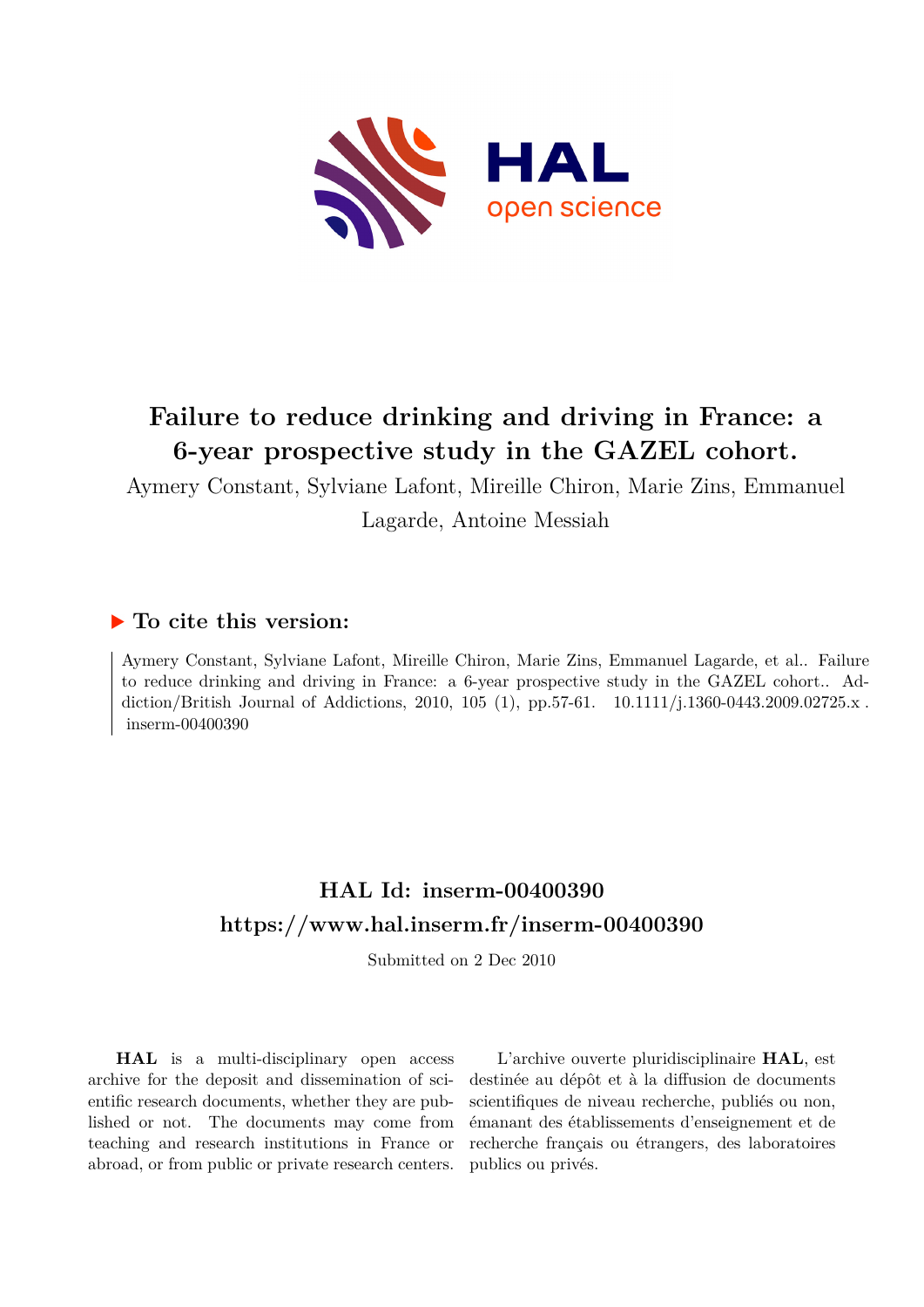**Addiction**





### Failure to reduce drinking and driving in France: a 6 year prospective study in the GAZEL Cohort

| Journal:                         | Addiction                                                                                                                                                                                                                                                                                                                                                                      |
|----------------------------------|--------------------------------------------------------------------------------------------------------------------------------------------------------------------------------------------------------------------------------------------------------------------------------------------------------------------------------------------------------------------------------|
| Manuscript ID:                   | ADD-09-0225.R1                                                                                                                                                                                                                                                                                                                                                                 |
| Manuscript Type:                 | Research Report                                                                                                                                                                                                                                                                                                                                                                |
| Date Submitted by the<br>Author: |                                                                                                                                                                                                                                                                                                                                                                                |
| Complete List of Authors:        | Constant, Aymery; INSERM U897-IFR99, Injury Prevention and<br>Control<br>Lafont, Sylviane; INRETS UMRESTTE Université de Lyon 1<br>Chiron, Mireille; INRETS UMRESTTE Université de Lyon 1<br>Zins, Marie; INSERM U687-IFR69<br>Lagarde, Emmanuel; INSERM U897-IFR99, Injury Prevention and<br>Control<br>Messiah, Antoine; INSERM U897-IFR99, Injury Prevention and<br>Control |
| SUBSTANCE:                       | alcohol                                                                                                                                                                                                                                                                                                                                                                        |
| MFTHOD:                          | surveys                                                                                                                                                                                                                                                                                                                                                                        |
| FIELD OF STUDY:                  | epidemiology                                                                                                                                                                                                                                                                                                                                                                   |
| Keywords:                        | Alcohol, Drinking and driving, Risky road behaviours, Longitudial<br>study, Gazel Cohort                                                                                                                                                                                                                                                                                       |
|                                  |                                                                                                                                                                                                                                                                                                                                                                                |

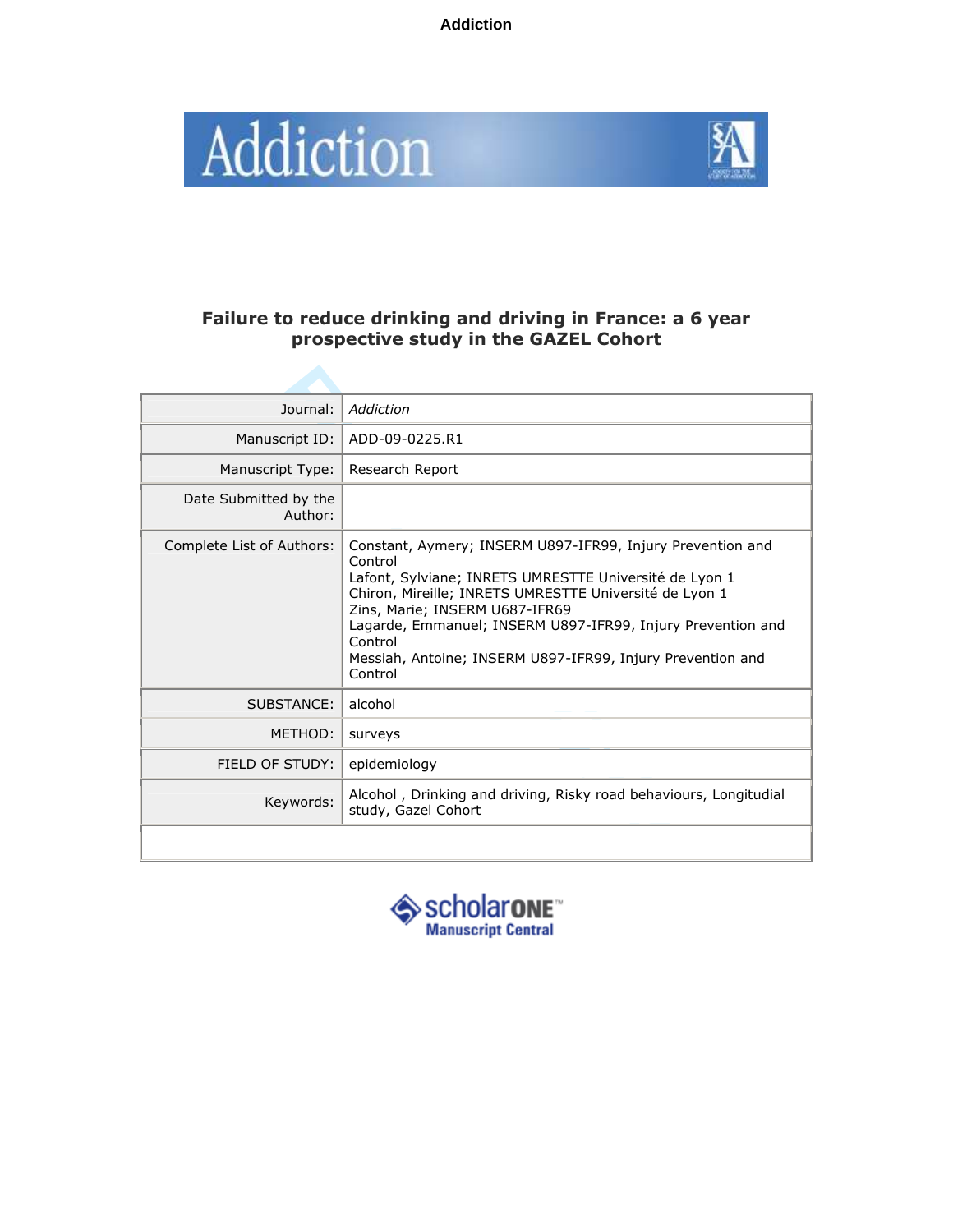# **Failure to reduce drinking and driving in France: a 6-year prospective study in the GAZEL Cohort**

Aymery Constant<sup>1</sup>, Sylviane Lafont<sup>2</sup>, Mireille Chiron<sup>2</sup>, Marie Zins<sup>3</sup>, Emmanuel Lagarde<sup>1</sup> and Antoine Messiah<sup>1</sup>,

(1): INSERM U897-IFR99, Equipe Avenir « Prévention et Prise en Charge des Traumatismes », ISPED, Bordeaux, F-33076 France

(2) : INRETS UMRESTTE Université de Lyon 1, InVS, Bron, F-69675, France

(3) : INSERM U687-IFR69, Saint-Maurice, F-94415 France

**For Review Only** Conflict of interest declaration: The project was funded by Electricité de France, Gaz de France, Fondation MAIF and Fondation Sécurité Routière. The writing of the manuscript was funded solely by Fondation Sécurité Routière. The funding bodies had no input **into** the study design, the collection, analysis, and interpretation of data, the writing of the report, or the decision to submit the paper for publication. **The authors** have no direct or indirect connections with the tobacco, alcohol, pharmaceutical or gaming industries.

Running title : Failure to reduce drinking and driving.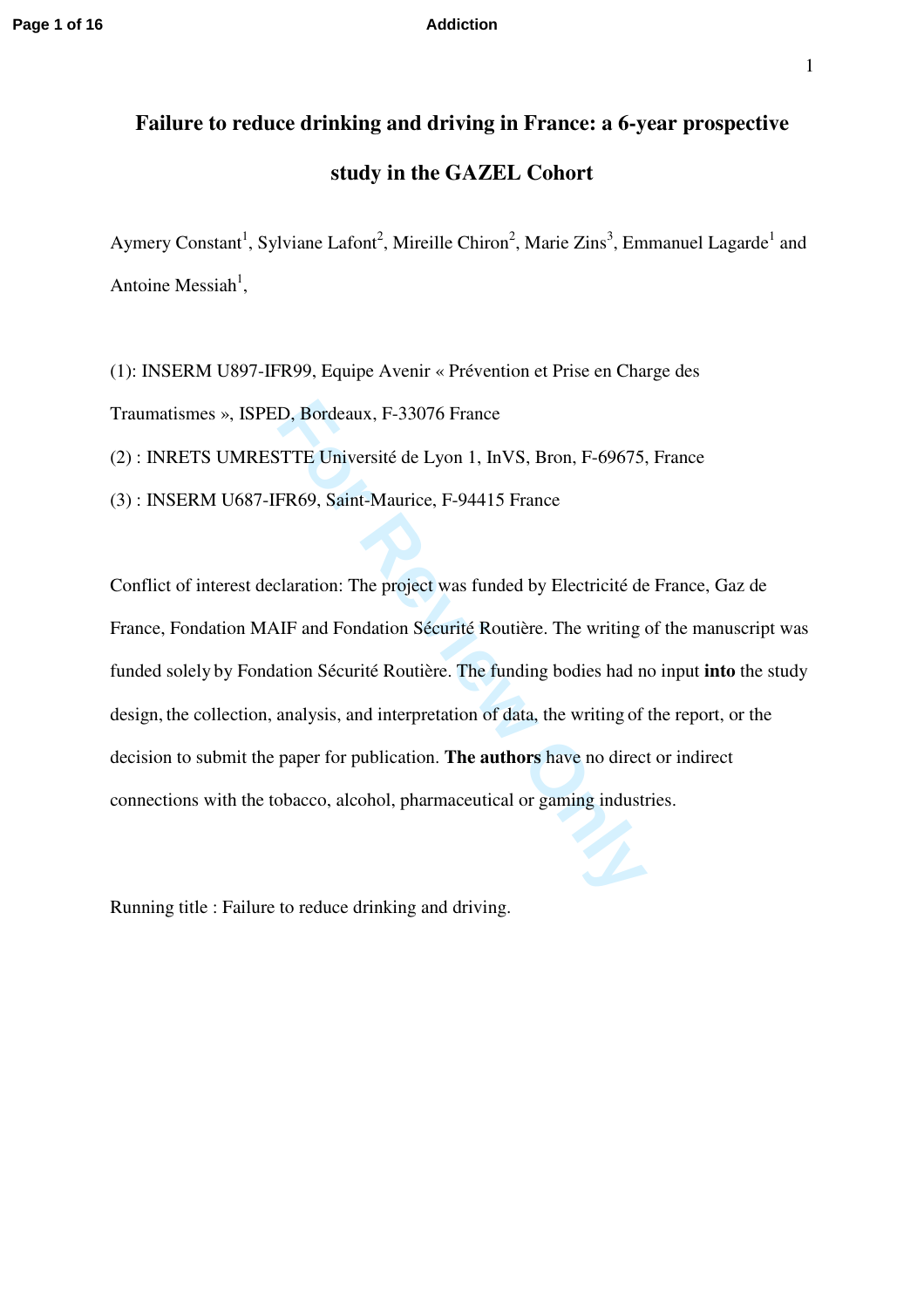### **ABSTRACT**

**Aim**: **An** unprecedented decline in alcohol consumption and road mortality **has** recently **been** observed in France, but it is still unclear whether **or not** these changes affected Driving While alcohol-Intoxicated (DWI). The objective of the study was to prospectively estimate trends of excessive speed on the roads, alcohol consumption and DWI between 2001 and 2007 in a large cohort of experienced drivers.

were current employees or recent retirees of the H<br>npany, who volunteered to participate in a research<br>itions of anonymity. An annual cohort questionna<br>les two questions about overall alcohol consumpti<br>oorted their drivin **Methods:** Participants were current employees or recent retirees of the French national electricity and gas company, who volunteered to participate in a research cohort established in 1989 under strict conditions of anonymity. An annual cohort questionnaire is sent each year to participants that includes two questions about overall alcohol consumption. In 2001 and 2007, 10 684 participants reported their driving behaviours using the same self-administered questionnaire.

**Results**: Between 2001 and 2007, the proportion of participants (N=10 684) who reported having driven at speeds at least 20 km/h above the limit decreased from 23.7% to 4.1% in built-up areas ( $p<0.001$ ), from 34.3% to 9.3% on rural roads ( $p<0.001$ ) and from 24.3% to 2.7% on highways (p<0.001). Regular and non-regular excessive alcohol consumption decreased from 22.7 to 19.7% and from 18.0% to 14.9% respectively, whereas DWI increased from 22.9% to 25.3% over the same period ( $p<0.001$ ).

**Conclusions: A** recent crackdown on road violations by **the** French government **has** failed to deter DWI. Given that DWI seems to be a sporadic and rarely **punished** behaviour, its prevention requires more coercive measures, such as **using a** breath alcohol ignition interlock device.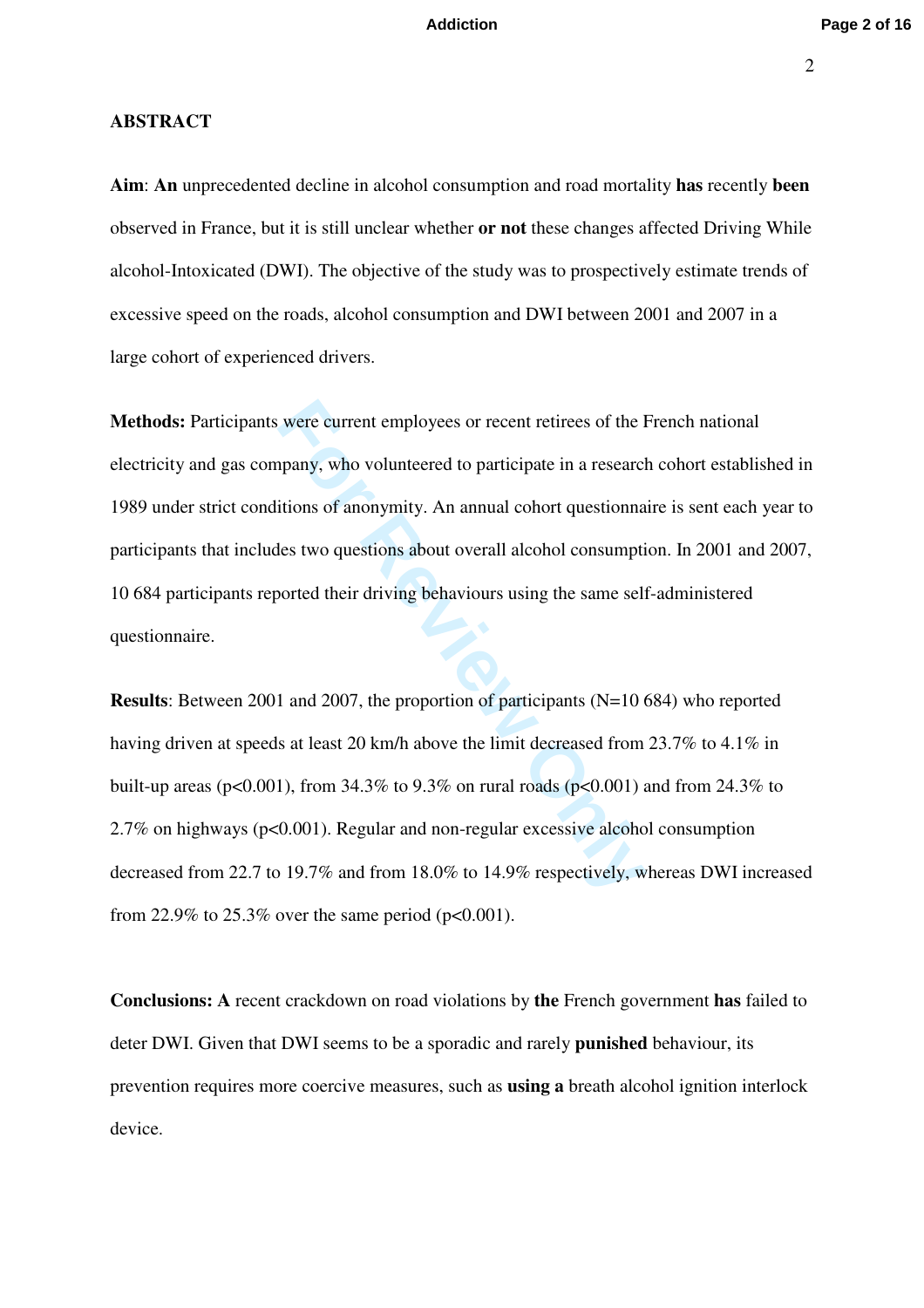### **Introduction:**

In France, a country with a long-standing history of tolerance toward alcohol consumption and road traffic offences [1, 2], two major public health successes were recently observed. First, rates of alcohol consumption per capita and alcohol-related diseases **have** continuously decreased over recent decades, concomitantly with an increased awareness of the **potential** negative **effects** of alcoholic beverages [3-5]. Second, traffic law enforcements were significantly enhanced in 2002, with an increased crackdown on road violations, which **helped significantly** to reduce mortality on the roads [6]. Recent figures show that road fatalities decreased by 40.1% between 2001 and 2007 [7], concomitantly with an average 8.5% reduction in observed speed on all road surfaces.

alconoic beverages [5-5]. Second, traffic law<br>
1 in 2002, with an increased crackdown on re<br>
to reduce mortality on the roads [6]. Recent fi<br>
7 40.1% between 2001 and 2007 [7], concomitative<br>
reved speed on all road surfac The conjunction of declines in both alcohol consumption and risky road behaviours over a limited period is an unprecedented event, but it is still unclear whether **or not** these changes **have** affected Driving While alcohol-Intoxicated (DWI), since offenders can be detected exclusively through targeted police alcohol checks and in the aftermath of injury/fatal crashes. Awareness **of** the risk of being drunk when driving **has** reached excellent levels in Europe since, according to a large-scale study conducted in 2003, 87% of drivers considered DWI as a major cause of road crashes, **and** 92% in France [4]. Yet, various individual and environmental factors might jeopardize the impact of prevention messages **regarding** DWI on actual road behaviour, especially in societies where alcohol is considered an integral part of cultural traditions [4].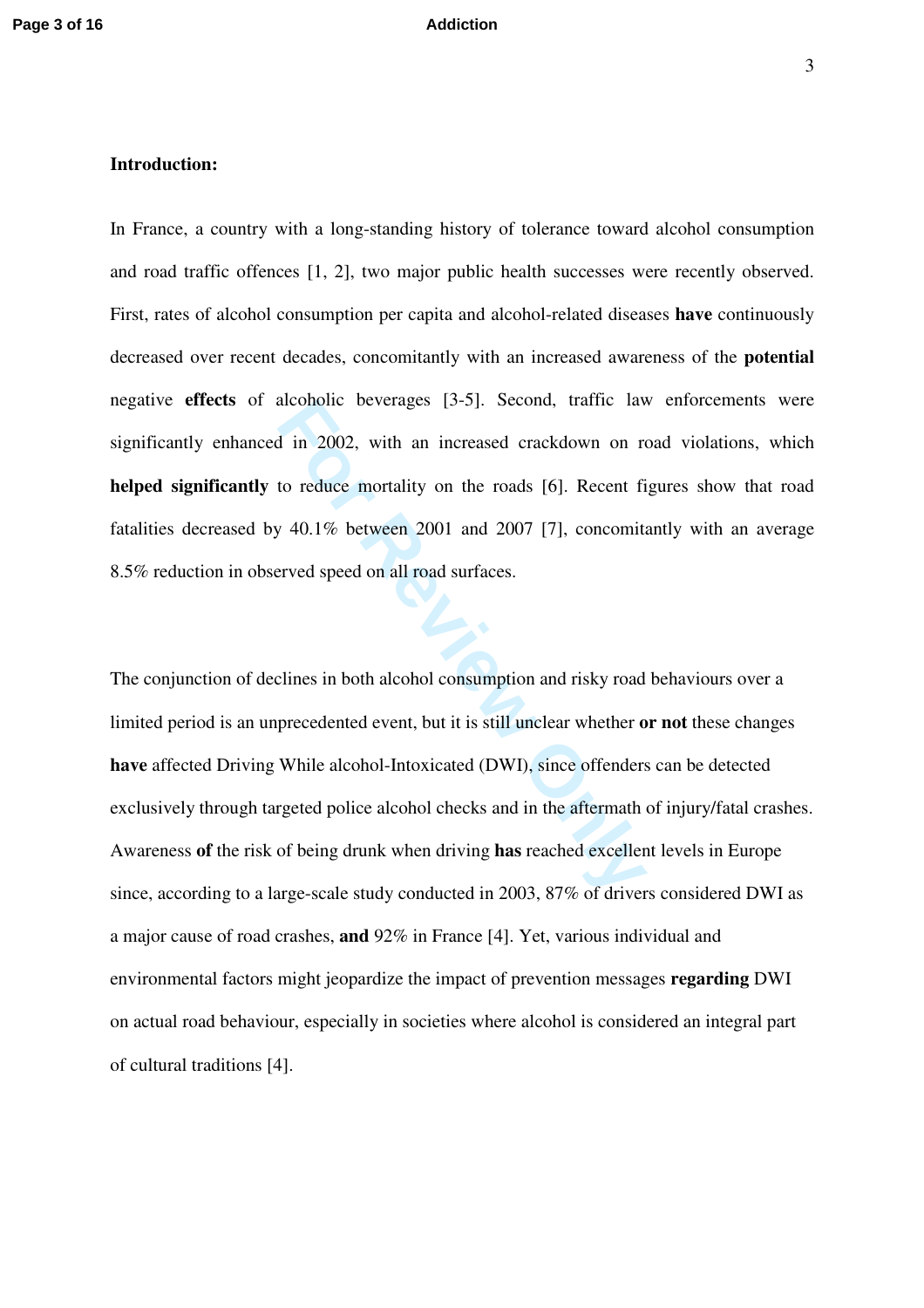Therefore, we conducted a prospective longitudinal study in a large cohort of experienced drivers (the GAZEL cohort) to estimate trends **in** road risky behaviours, alcohol consumption and DWI between 2001 and 2007.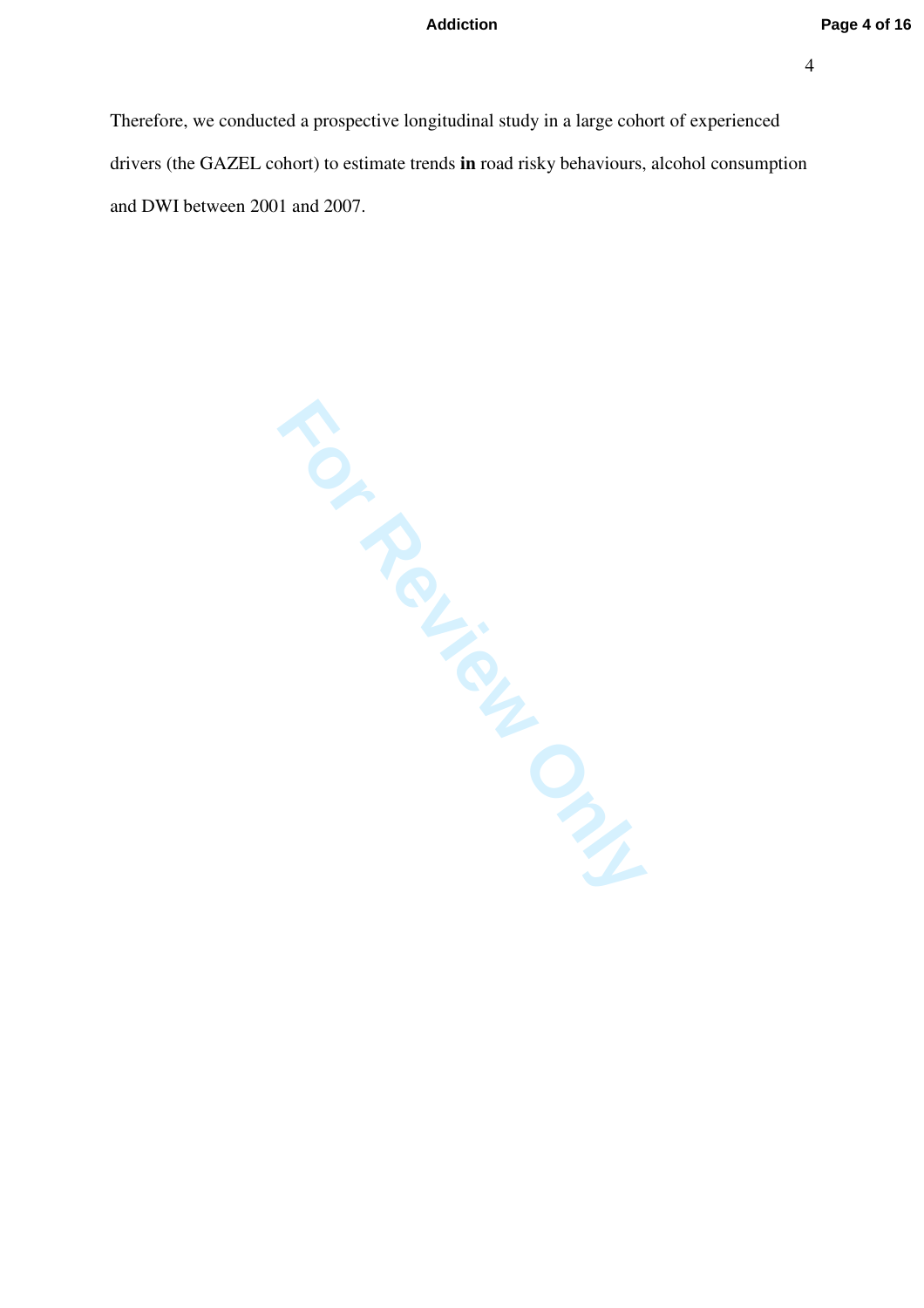### **Methods**

The participants were current employees or recent retirees of the French national electricity and gas company, Electricité De France–Gaz De France, who volunteered to participate in a research cohort, known as the GAZEL cohort, under strict conditions of **confidentiality**. The GAZEL cohort was established in 1989 and originally included 20 624 subjects, men aged 40–50 and women aged 35–50 at baseline. Since 1989, this cohort has been followed up yearly [8]. The study protocol was approved by the French authority for data confidentiality (Commission Nationale Informatique et Liberté).

### **Data collection**

le Informatique et Liberté).<br>
and Road Safety (DBRS) questionnaire was admin<br>
frivers who participated in the 2001 survey receive<br> **For Format Soft School survey and Soft School survey are asked to estimate their frequency** A Driving Behaviour and Road Safety (DBRS) questionnaire was administered two times, in 2001 and 2007. Only drivers who participated in the 2001 survey received the 2007 questionnaires. **Participants were asked to estimate their frequency of driving while alcohol-affected over the past 12 months by responding to the following question: "How many times in the last year did you take the wheel after having drunk too much alcohol?"** (Never, few times a year, once a month or more). **They also reported their past 12-month** maximum speed on three **types of** roads: built-up areas, where the speed limit (SL) is 50 km per hour (31.1 mph), rural roads ( $SL = 90$  km/h; 55.9 mph), and highways ( $SL = 130$ km/h; 80.8 mph). **These road types are the most commonly used in French National Statistics to describe road behaviours**. Sociodemographic data from the cohort database included gender, year of birth (1939–1943, 1944–1948, 1949–1953), occupational category (unskilled worker, skilled worker, manager).

As part of the routine follow-up of the cohort, each year participants **are sent a cohort questionnaire** that includes questions about **two aspects of their** alcohol consumption**: the number of drinking days per week (**"during the last week**, on** how many days did you drink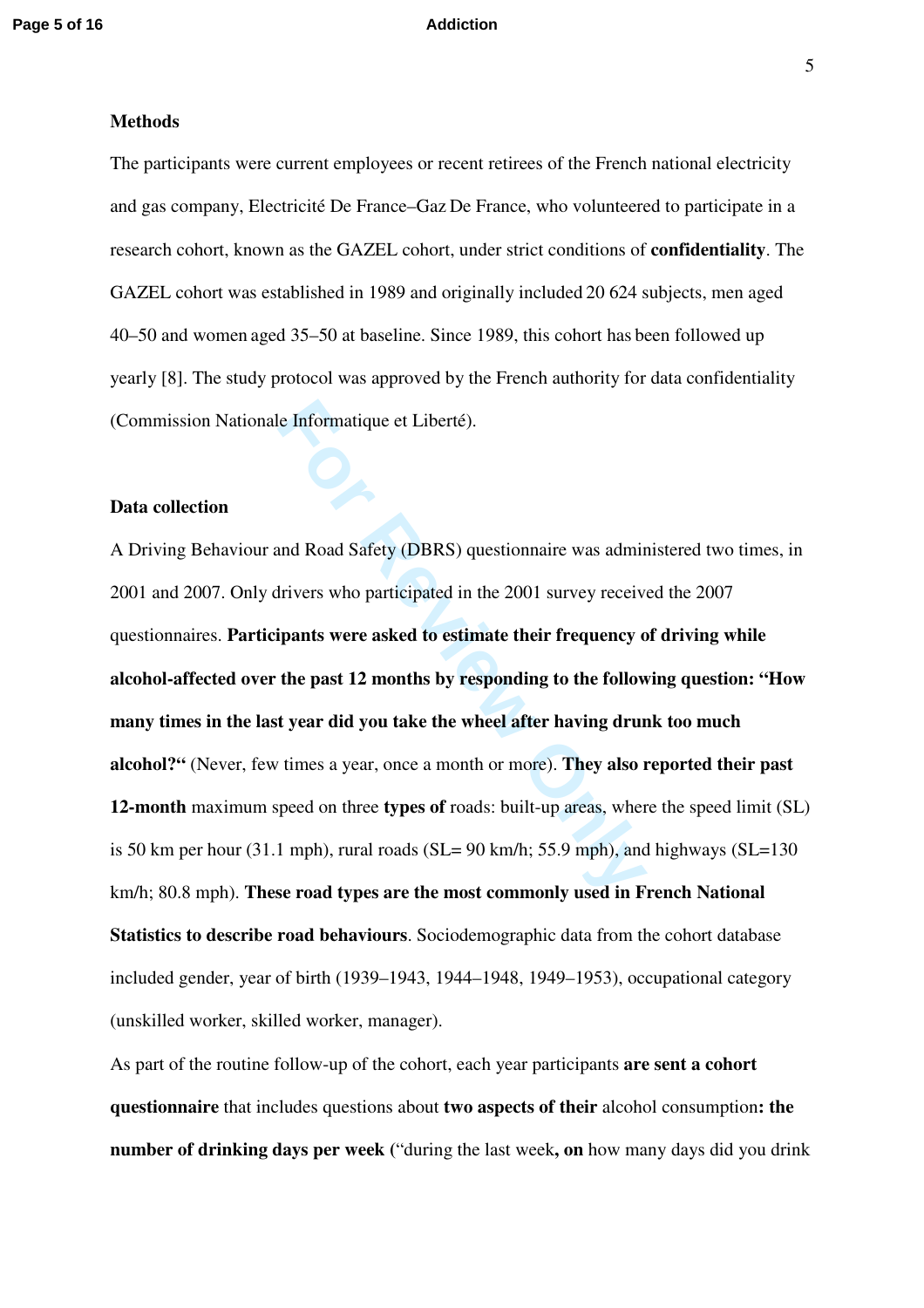alcohol?") and **the maximum number of drinks per drinking day (**"during the last week, **what is the maximum number of drinks (beer, wine, and liquor) you had in a single day"?).**

### **Statistical analyses**

Among excessive drinkers, those who reported d<br>fied as "regulars", while others were classified as<br>urs were categorized as follows: reporting a maxin<br>ove the speed limit in built-up areas, on rural road<br>12-month period, an Men (women, respectively) were considered "excessive" drinkers if they had consumed at least 4 (3) drinks/days. Among excessive drinkers, those who reported drinking alcohol 6-7 days/week were classified as "regulars", while others were classified as "non-regulars". Risky driving behaviours were categorized as follows: reporting a maximum speed of at least 20 km/h (12.4 mph) above the speed limit in built-up areas, on rural roads and on highways (yes/no) **over the last 12-month period**, and driving after having drunk too much alcohol at least **a** few times in a year (yes/no) **over the same period**. Changes in risky road behaviours and excessive alcohol consumption between 2001 and 2007 were assessed **using the** nonparametric McNemar test.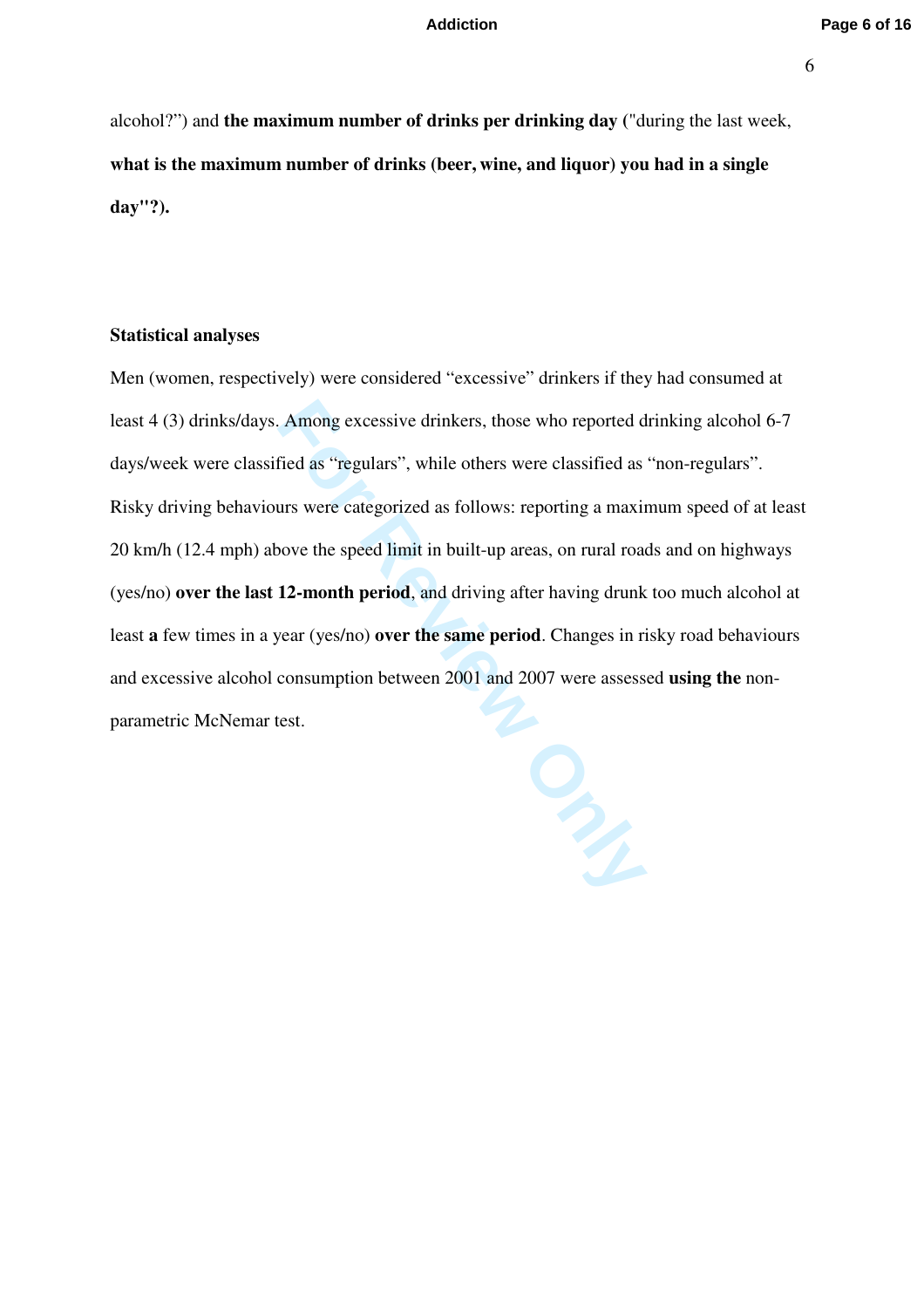### **Results**

**Of** the 14 200 participants who **returned** the 2001 DBRS questionnaire, 11 494 (80.9%) sent back the 2007 questionnaire. Those who reported having stopped driving either in 2001 or in 2007 (n=546) and those who did not answer questions about DWI (n=264) were excluded. The final study sample comprised 10 684 respondents. Comparisons at baseline (2001) between participants in the study sample  $(N=10 684)$  and excluded or non-responding respondents (N=3516) showed that report**ing** of DWI was similar and that overall alcohol consumption was higher among participants (11.2 vs. 10.5 drinks per week, respectively).

showed that reporting of DWI was similar and th<br>er among participants (11.2 vs. 10.5 drinks per we<br>e males (77.7%), skilled workers (57.7%), born be<br>g 11.2 drinks/weeks on average in 2001. Between<br>nts who reported having Most respondents were males (77.7%), skilled workers (57.7%), born between 1944 and 1948 (52.7%) and consuming 11.2 drinks/weeks on average in 2001. Between 2001 and 2007, the proportion of participants who reported having driven at speeds at least 20 km/h above the limit decreased from 23.7% to 4.1% in built-up areas ( $p<0.001$ ), from 34.3% to 9.3% on rural roads ( $p<0.001$ ) and from 24.3% to 2.7% on highways ( $p<0.001$ ) (Figure 1A). The proportion of participants reporting regular and non-regular excessive alcohol consumption decreased from 18.0% to 14.9% and from 22.7 to 19.7%, respectively ( $p<0.001$ ), whereas DWI increased from 22.9% to 25.3% over the same period  $(p<0.001)$  (Figure 1B). Among participants who reported episodes of DWI in 2001 and 2007, 1.8% reported such episodes to occur "once per month or more", while others reported fewer occurrences ("sometimes in the year").

Gender differences were investigated, revealing that changes were similar with regard to gender, although women reported less risky behaviours than men in 2001.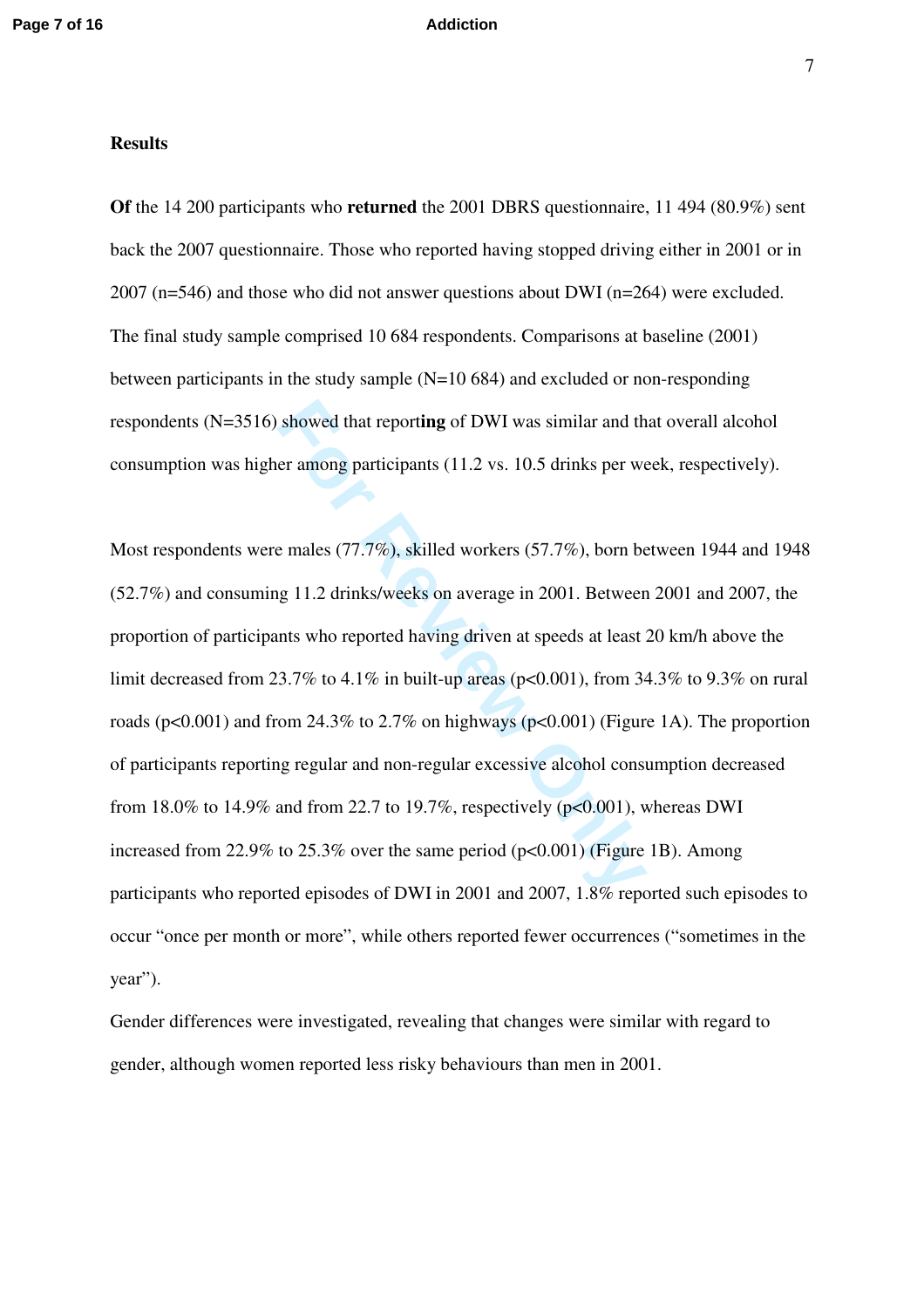### **Discussion**

These results show that **the** increased crackdown on road violations by **the** French government in 2002 failed to deter DWI between 2001 and 2007 in a cohort of experienced drivers, **although** both excessive alcohol consumption and speed decreased over the same period [6, 9]. DWI increased by almost 10%, **and was** reported by more than one out of five **participants** on average. This is consistent with national statistics indicating that the proportion of drivers **who tested positive for** Blood Alcohol Content (BAC) increased between 2001 and 2007, despite the expected deterrent effect of more frequent BAC checks on the road and harsher penalties [10].

**Follow Example 10 Follow Alcohol Content (B**<br> **Follow Alcohol Content (B**<br> **Follow Explain why preventive measures were ineffective**<br> **Explain why preventive measures were ineffective**<br>
sive speed. First, automated contro Several factors might explain **why** preventive measures **were ineffective** against DWI **but**  effective against excessive speed. First, automated controls have been used to increase the likelihood of detecting speeding offences and preventing speeding in specific locations. One thousand five hundred automated radar units were deployed between 2001 and 2004, and captured more than 1 million images a month, which likely enhanced the perceived probability of being punished and, in turn, **acted as a** deterrent **to** speeding [9, 11, 12]. The picture is quite different when it comes to DWI, since offenders can be detected exclusively through police alcohol checks, making the probability of being caught very low [13, 14].

Second, the higher prevalence of DWI in southern **European** countries, where alcohol consumption is part of **the** cultural background and lifestyle [14], as compared **with** their northern counterparts, suggests that drinking habits might jeopardize efforts to prevent DWI in these societies. Excessive alcohol intake **has** declined since 2001 in France [15], as well as in our study sample, with no apparent effect on DWI. According to participants' self-reports,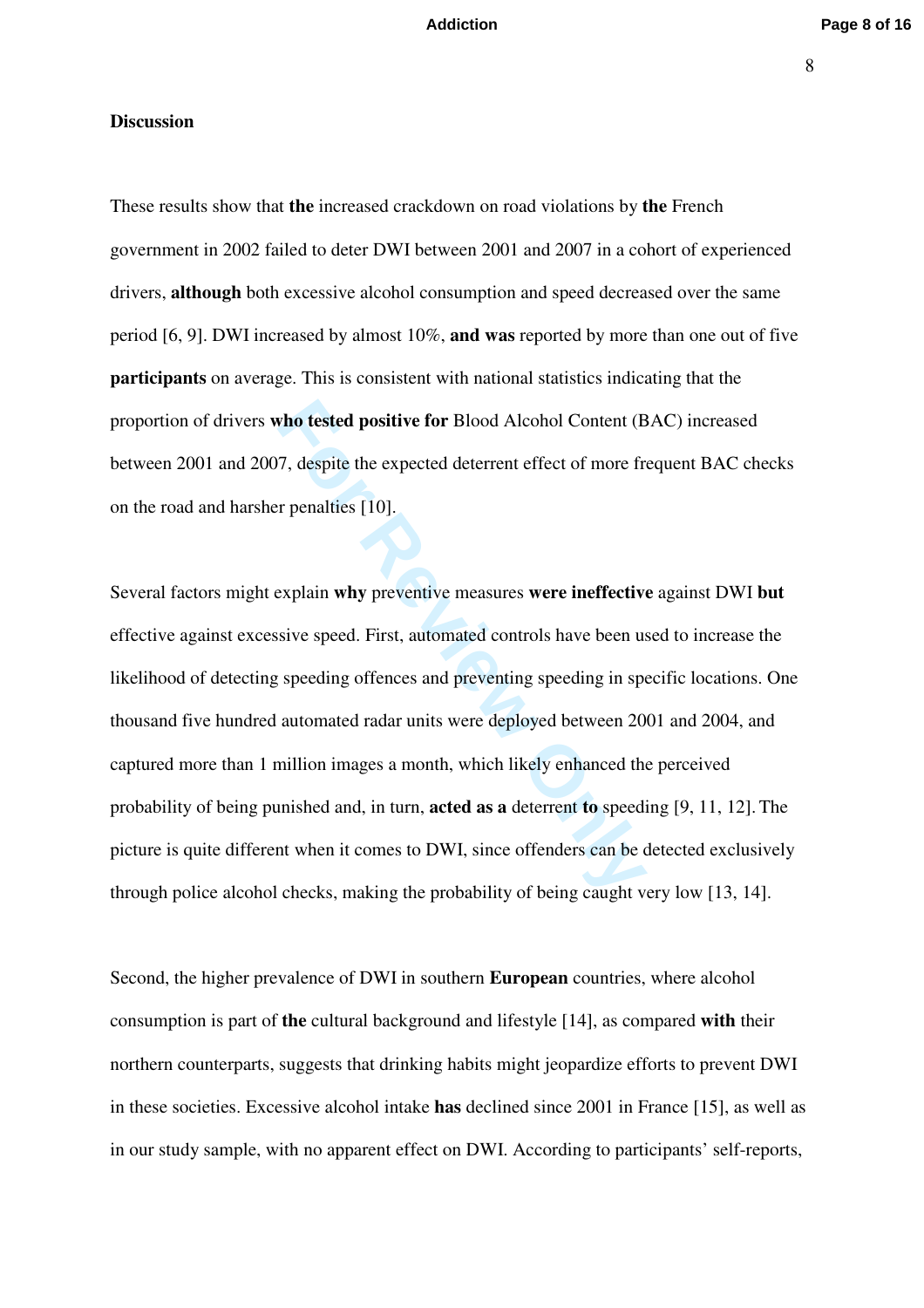DWI occurs a few times a year, while consuming significant amounts of alcohol is more frequent, occurring up to 6-7 days/week in nearly 20% of the sample. It is thus likely that respondents manage to dissociate their usual alcohol intake from their driving, except **on** rare occasions. Drinking wine during dinner with friends and/or family and at social events is a relatively common practice in France, **which** might explain why abstinence is more difficult to adopt before driving than in other circumstances [16-18]. Accordingly, 69.3% of alcoholrelated road fatalities in France occur at night-time (44.3% in nights during **the** weekend and holidays) [10].

**Formal Set Algorithm and Set Algorithm Set Algorithm Set Algorithm Studies using self-questionnaires, because of socal set and selections are Road Traffic Collision trends parall in the GAZEL cohort, such as speeding [6, Socially stigmatized behaviours such as speeding, DWI and alcohol intake are prone to be underreported in studies using self-questionnaires, because of social desirability bias [19]. There are strong elements, however, supporting the reliability of self-reported behaviours in our survey, since Road Traffic Collision trends paralleled trends in selfreported behaviours in the GAZEL cohort, such as speeding [6, 20], DWI [6, 20], sleepy driving [6, 21], and phoning while driving [6, 20].** Our study population included employed and retired middle-aged drivers from a large company **who were** relatively exempt from alcohol-related diseases [22], which may limit the generalizability of our results. However, it is likely that our results are conservative since participants were experienced drivers, with a moderate alcohol intake, and are under-represented in road fatal crashes [7, 10, 23]. As DWI remains a **worrying** issue in most industrialized countries, the large size of our cohort and the inclusion of diverse trades and socioeconomic groups **offer** a unique opportunity to assess longitudinal trends in road behaviours. **This** may **subsequently help** to evaluate traffic regulation initiatives against alcohol-related traffic mortality.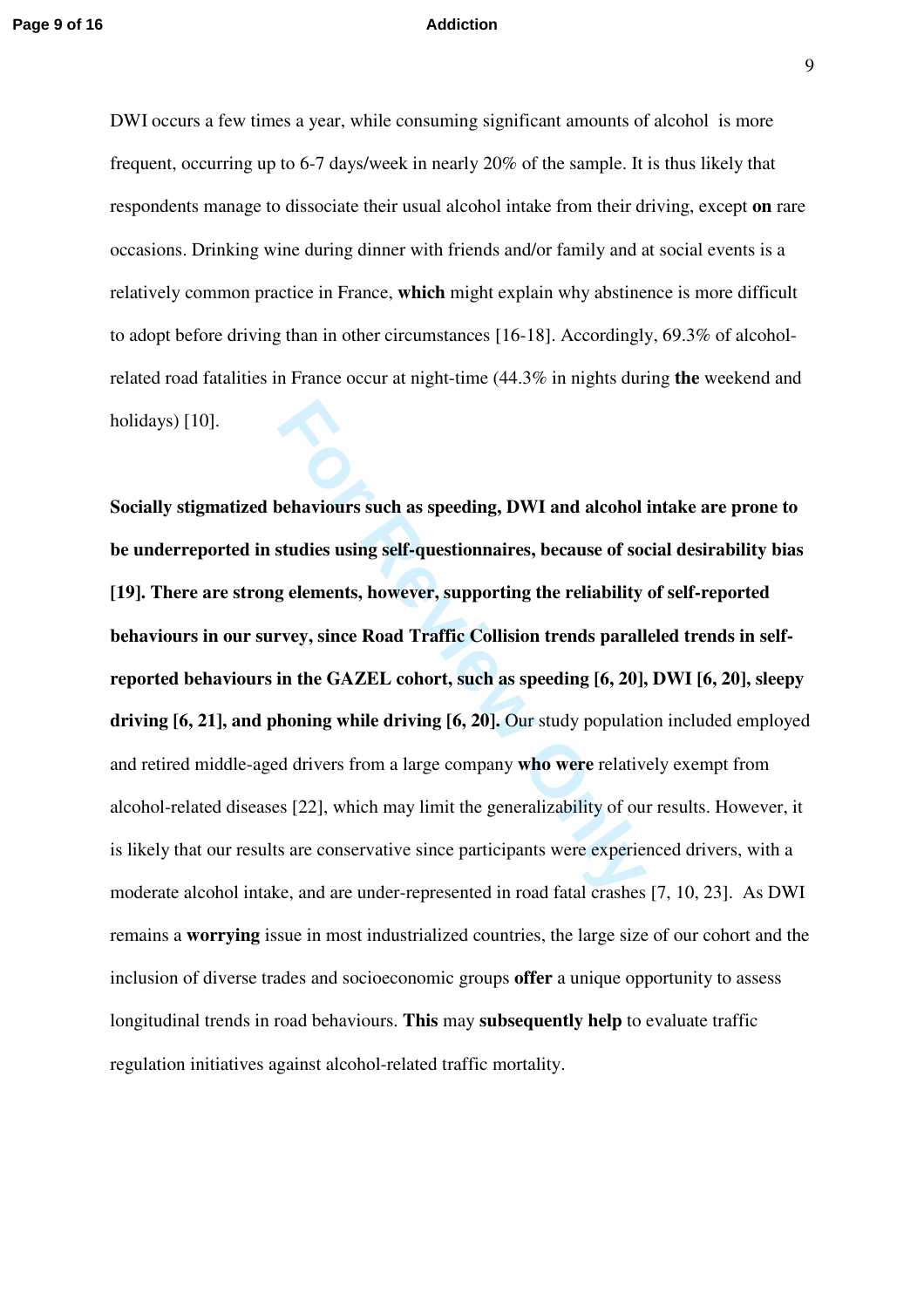In conclusion**, the** crackdown on road violations by **the** French government in 2002 failed to deter occasional DWI between 2001 and 2007, while excessive speed declined over the same period. Given that DWI seems to be a sporadic and rarely **punished** behaviour, its prevention requires more coercive measures, such as **using a** breath alcohol ignition interlock device.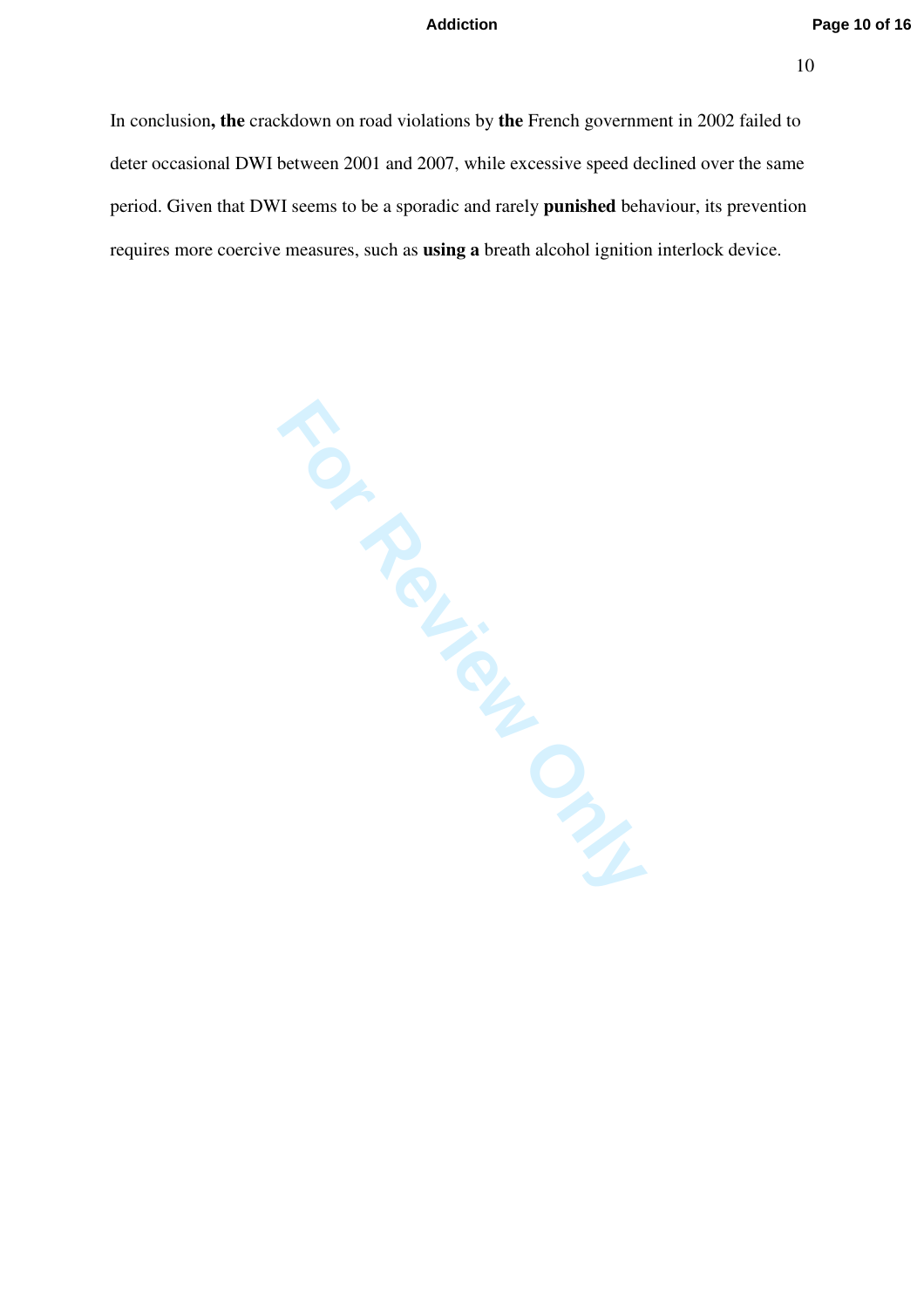**Acknowledgments: The authors express their thanks to EDF-GDF, especially to the Service des Études Médicales and the Service Général de Médecine de Contrôle, and to the** *"Caisse centrale d'action sociale du personnel des industries électrique et gazière".* **We also wish to acknowledge the** *Risques Postprofessionnels – Cohortes de l'Unité mixte 687 Inserm – CNAMTS - Cetaf* **team responsible for the GAZEL data base management. The GAZEL Cohort Study was funded by EDF-GDF and INSERM, and received grants from the Association de la Recherche sur le Cancer, from the Fondation de France and from the Agence nationale de la recherche."** The project was funded by Fondation MAIF and Fondation Sécurité Routière. The writing of the manuscript was funded solely by Fondation Sécurité Routière. The funding bodies had no input **into** the study design, the collection, analysis, and interpretation of data, the writing of the report, or the decision to submit the paper for publication.

For Review Only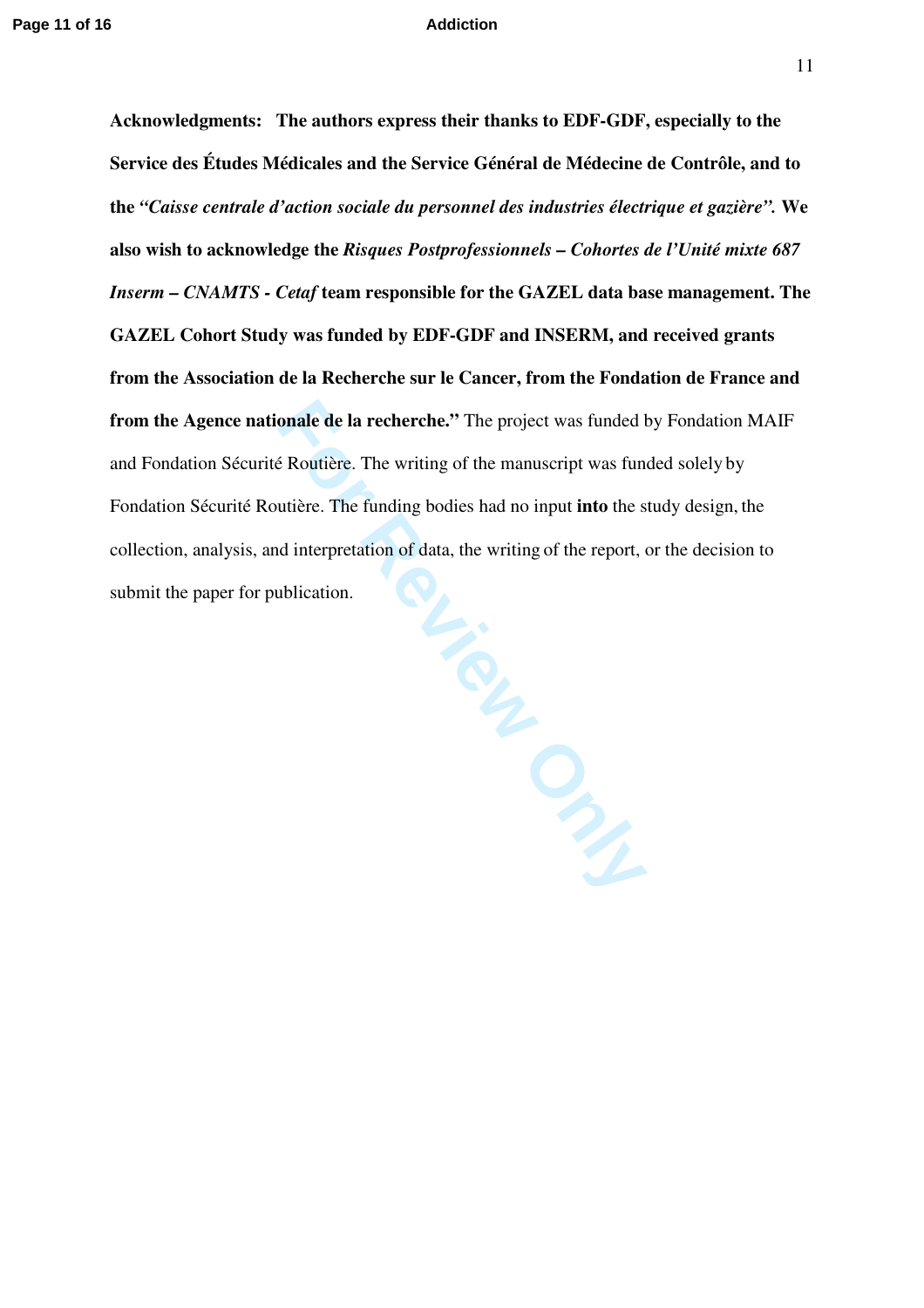### **REFERENCES**

1. Lagarde E, Chiron M, Lafont S. Traffic ticket fixing and driving behaviours in a large French working population. J Epidemiol Community Health. 2004 Jul;58(7):562-8.

2. Perez-Diaz C. Jeux avec les régles pénales, les cas des contraventions routières. Paris: L'Harmattan; 1988.

during a period of decreasing alcohol consumptic<br>eys in Ile-de-France, 1991 and 2005. Addiction. 2<br>C. Drinking and Drink Driving. Arceuil: INRETS<br><u>peuments-pdf/repS3V1E.pdf</u><br>lmi LR, Lafont S, Chiron M, Lagarde E. The rece<br> 3. Messiah A, Encrenaz G, Sapinho D, Gilbert F, Carmona E, Kovess-Masfety V. Paradoxical increase of positive answers to the Cut-down, Annoyed, Guilt, Eye-opener (CAGE) questionnaire during a period of decreasing alcohol consumption: results from two population-based surveys in Ile-de-France, 1991 and 2005. Addiction. 2008 Apr;103(4):598- 603.

4. Sardi G, Evers C. Drinking and Drink Driving. Arceuil: INRETS; 2004. <http://sartre.inrets.fr/documents-pdf/repS3V1E.pdf>

5. Constant A, Salmi LR, Lafont S, Chiron M, Lagarde E. The recent dramatic decline in road mortality in France: how drivers' attitudes towards road traffic safety changed between 2001 and 2004 in the GAZEL cohort. Health Educ Res. 2007 Dec 6.

6. Constant A, Salmi LR, Lafont S, Chiron M, Lagarde E. Road Casualties and Changes in Risky Driving Behavior in France Between 2001 and 2004 Among Participants in the GAZEL Cohort. Am J Public Health. 2008 Nov 13.

7. ONISR/DSCR. Summary Tables. Paris: Sécurité Routière; 2008.

<http://www2.securiteroutiere.gouv.fr/IMG/pdf/ST.pdf>

8. Goldberg M, Leclerc A, Bonenfant S, Chastang JF, Schmaus A, Kaniewski N, et al. Cohort profile: the GAZEL Cohort Study. Int J Epidemiol. 2007 Feb;36(1):32-9.

9. ONISR/DSCR. Les comportements - Road Behaviours. Les grand thèmes de la Sécurité routière - Major themes toward road safety. Paris: La sécurité Routière; 2008. p. 5.

10. ONISR/DSCR. Major data on accidentology. Paris: Sécurité Routière; 2008.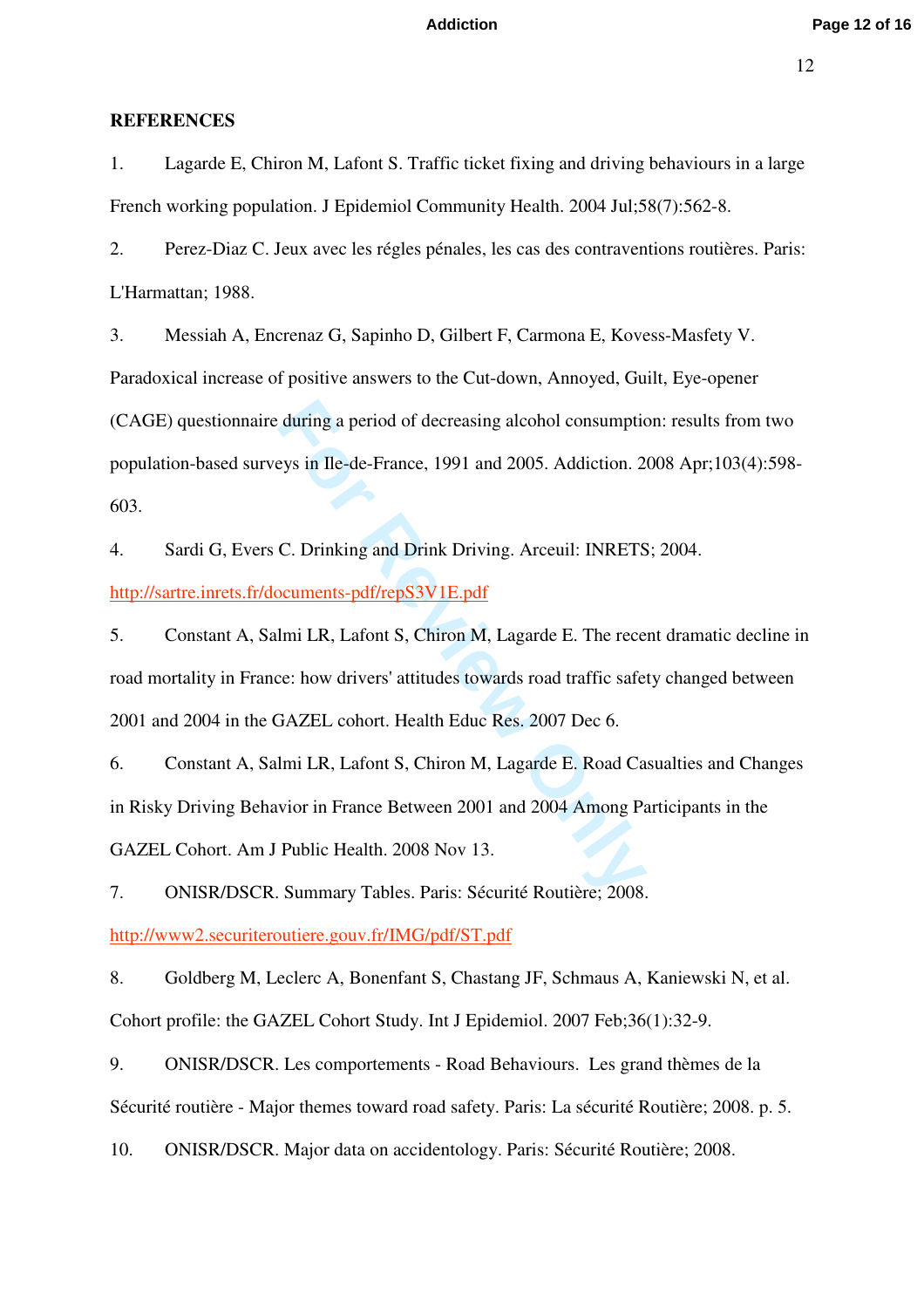<http://www2.securiteroutiere.gouv.fr/IMG/pdf/MDOA.pdf>

11. Goldenbeld C, van Schagen I. The effects of speed enforcement with mobile radar on speed and accidents. An evaluation study on rural roads in the Dutch province Friesland. Accid Anal Prev. 2005 Nov;37(6):1135-44.

12. Pilkington P, Kinra S. Effectiveness of speed cameras in preventing road traffic collisions and related casualties: systematic review. Bmj. 2005 Feb 12;330(7487):331-4.

13. Beitel GA, Sharp MC, Glauz WD. Probability of arrest while driving under the influence of alcohol. Inj Prev. 2000 Jun;6(2):158-61.

14. ERSO. Drinking and Driving Brussels: European Road Safety Observatory 2006. [www.erso.eu](http://www.erso.eu/)

15. OECD/IRDES. Alcohol consuption in liters per capita (15+). Paris: Organisation for Economic Co-operation and Developement; 2008.

<http://www.ecosante.fr/index2.php?base=OCDE&langh=ENG&langs=ENG&sessionid=>

nj Prev. 2000 Jun;6(2):158-61.<br>
Ig and Driving Brussels: European Road Safety O<br>
Alcohol consuption in liters per capita (15+). Par<br>
In and Developement; 2008.<br>
Findex2.php?base=OCDE&langh=ENG&langs=E<br>
Ia A, Mucha RF. The 16. Victorio-Estrada A, Mucha RF. The Inventory of Drinking Situations (IDS) in current drinkers with different degrees of alcohol problems. Addict Behav. 1997 Jul-Aug;22(4):557 - 65.

17. DiClemente CC, Carbonari JP, Montgomery RP, Hughes SO. The Alcohol Abstinence Self-Efficacy scale. J Stud Alcohol. 1994 Mar;55(2):141-8.

18. Engels RC, Wiers R, Lemmers L, Overbeek GJ. Drinking motives, alcohol expectancies, self-efficacy, and drinking patterns. J Drug Educ. 2005;35(2):147-66.

**19. Crowne DP, Marlowe D. A new scale of social desirability independent of psychopathology. J Consult Psychol 1960;24:349-54.** 

20. Nabi H, Rachid Salmi L, Lafont S, Chiron M, Zins M, Lagarde E. Attitudes associated with behavioral predictors of serious road traffic crashes: results from the GAZEL cohort. Inj Prev. 2007 Feb;13(1):26-31.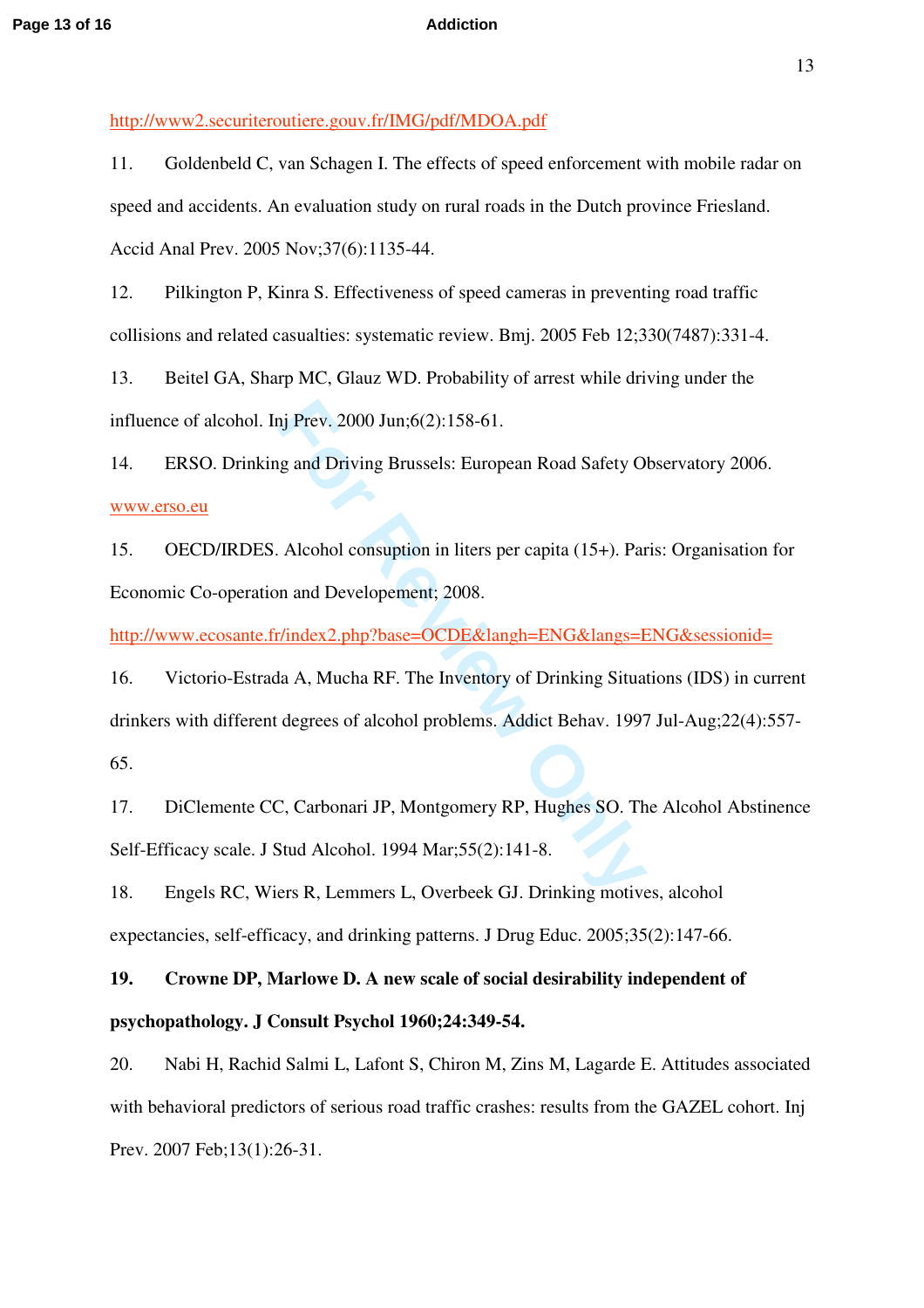21. Nabi H, Gueguen A, Zins M, Lagarde E, Chiron M, Lafont S. Awareness of driving while sleepy and road traffic accidents: prospective study in GAZEL cohort. Bmj. 2006 Jul 8;333(7558):75.

22. Goldberg M, Chastang JF, Leclerc A, Zins M, Bonenfant S, Bugel I, et al. Socioeconomic, demographic, occupational, and health factors associated with participation in a long-term epidemiologic survey: a prospective study of the French GAZEL cohort and its target population. Am J Epidemiol. 2001 Aug 15;154(4):373-84.

23. Kim HS, Kim HJ, Son B. Factors associated with automobile accidents and survival. Accid Anal Prev. 2006 Sep;38(5):981-7.

**France**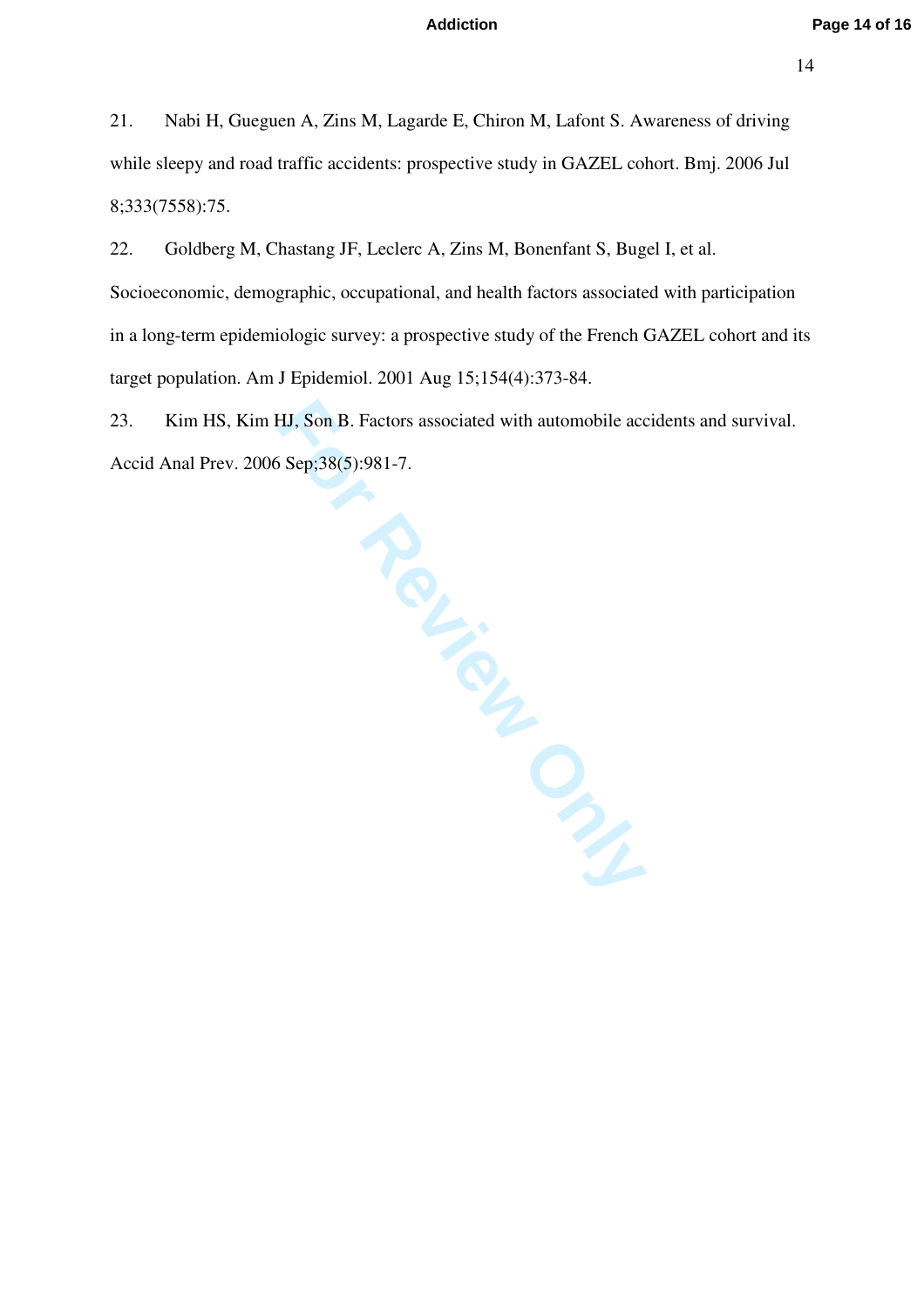### **Figure Legends:**

- Fig1A: Percentages of participants **who** reported maximum speeds at least 20 km/h above the limit **over the last 12-month period** in 2001 and 2007
- Fig1B: Percentages of participants **who** reported excessive alcohol intake **in the last week** and driving while intoxicated **over the last 12-month period** in 2001 and 2007

sipants<br> **FORM**<br>
CHANGLEY